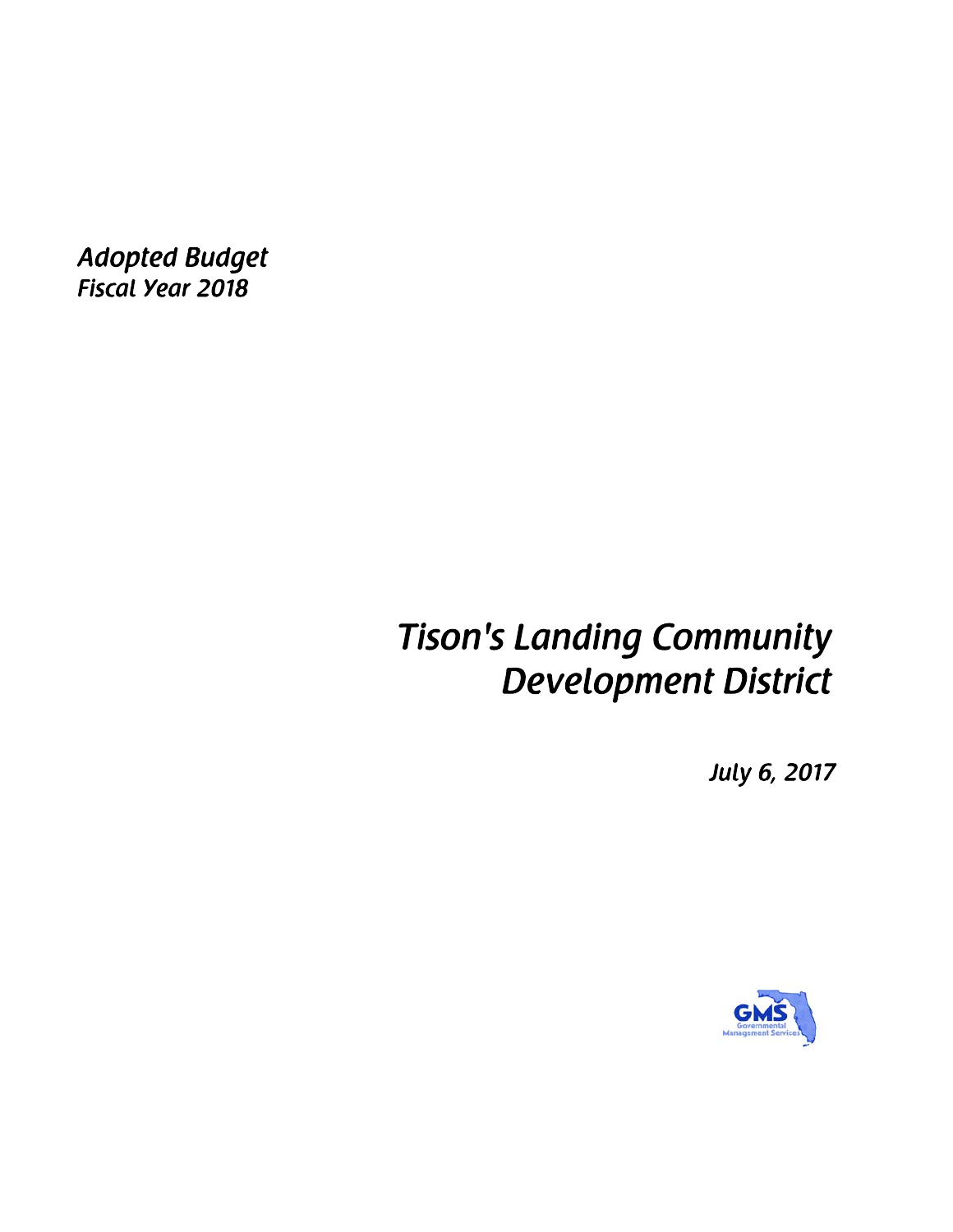## *Tison's Landing Community Development District*

## *TABLE OF CONTENTS*

| General Fund                          |          |
|---------------------------------------|----------|
| <b>Budget</b>                         | Page 1-2 |
| <b>Reserve Allocations</b>            | Page 3-6 |
| <i>Narrative</i>                      | Page 4-7 |
| <u>Capital Reserve Fund</u>           |          |
| <b>Budget</b>                         | Page 8   |
| Debt Service Fund                     |          |
| Series 2016                           | Page 9   |
| <b>Amortization Schedule - 2016-1</b> | Page 10  |
| <b>Amortization Schedule - 2016-2</b> | Page 11  |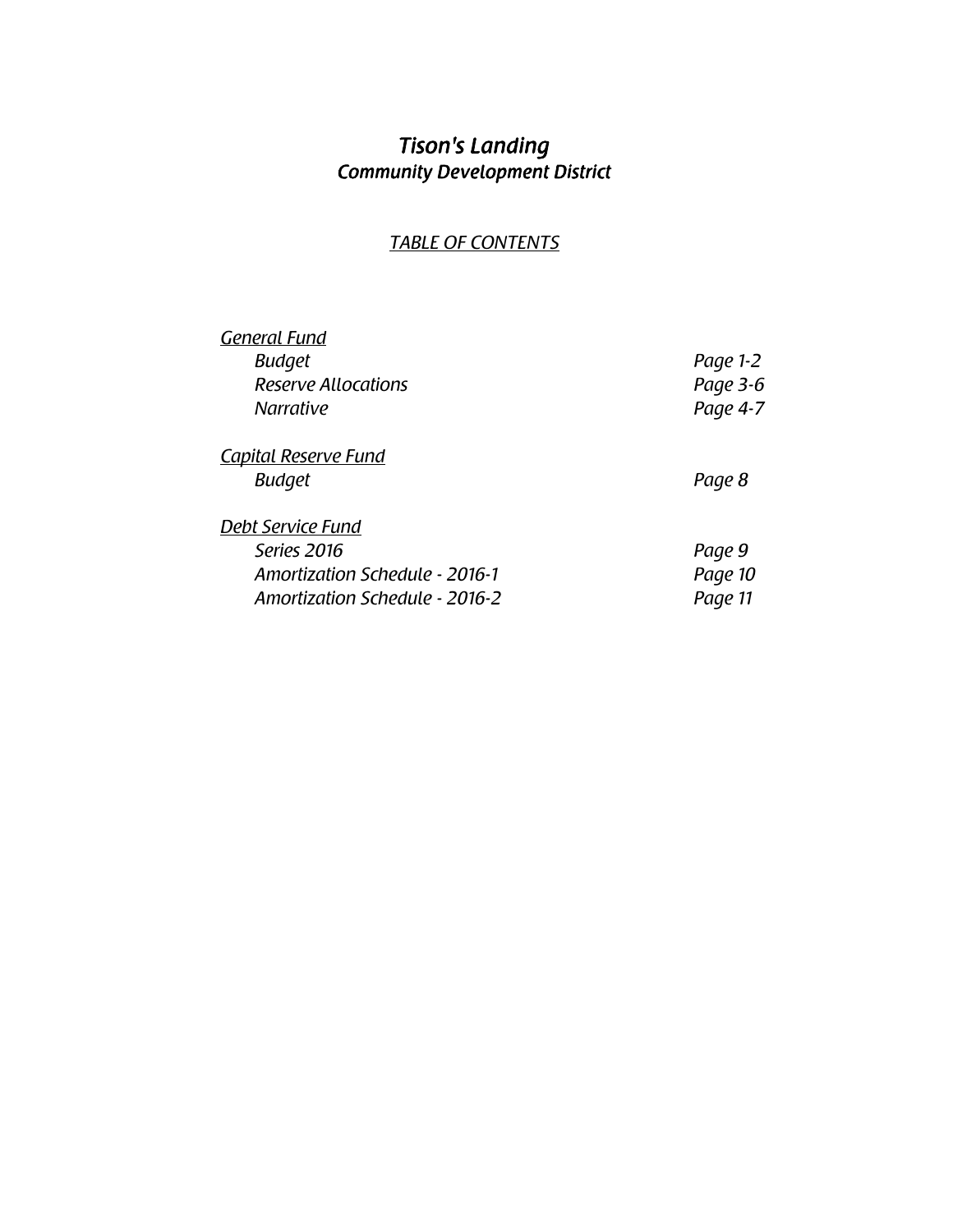**Community Development District General Fund** *Community Development District* **General Fund <b>General** Fund

|                                       | Adopted<br><b>Budget</b> | <b>Actual</b><br><b>Thru</b> | Projected<br><b>Next</b> | <b>Total</b><br>Projected | Adopted<br><b>Budget</b> |
|---------------------------------------|--------------------------|------------------------------|--------------------------|---------------------------|--------------------------|
| <b>Description</b>                    | FY 2017                  | 5/31/2017                    | 4 Months                 | 9/30/2017                 | FY 2018                  |
| <b>Revenues</b>                       |                          |                              |                          |                           |                          |
| <b>Maintenance Assessments</b>        | \$489,762                | \$490,255                    | \$845                    | \$491,100                 | \$489,762                |
| Clubhouse Income                      | \$3,000                  | \$2,752                      | \$1,376                  | \$4,128                   | \$3,000                  |
| Interest Income                       | \$0                      | \$1,411                      | \$600                    | \$2,011                   | \$0                      |
| <b>TOTAL REVENUES</b>                 | \$492,762                | \$494,419                    | \$2,821                  | \$497,239                 | \$492,762                |
| <b>Expenditures</b>                   |                          |                              |                          |                           |                          |
| <b>Administrative</b>                 |                          |                              |                          |                           |                          |
| <b>Supervisor Fees</b>                | \$3,200                  | \$1,400                      | \$1,200                  | \$2,600                   | \$3,200                  |
| <b>FICA Taxes</b>                     | \$245                    | \$107                        | \$92                     | \$199                     | \$245                    |
| Engineering                           | \$5,000                  | \$4,005                      | \$2,003                  | \$6,008                   | \$5,000                  |
| Arbitrage Calculation                 | \$600                    | \$600                        | \$0                      | \$600                     | \$600                    |
| <b>Dissemination</b>                  | \$1,500                  | \$667                        | \$333                    | \$1,000                   | \$1,000                  |
| <b>Assessment Roll</b>                | \$2,500                  | \$2,500                      | \$0                      | \$2,500                   | \$2,500                  |
| Attorney                              | \$15,000                 | \$10,453                     | \$7,466                  | \$17,919                  | \$15,000                 |
| <b>Annual Audit</b>                   | \$3,800                  | \$3,800                      | \$0                      | \$3,800                   | \$3,900                  |
| <b>Trustee Fees</b>                   | \$3,725                  | \$0                          | \$3,725                  | \$3,725                   | \$3,725                  |
| <b>Management Fees</b>                | \$45,000                 | \$30,000                     | \$15,000                 | \$45,000                  | \$47,250                 |
| <b>Computer Time</b>                  | \$1,000                  | \$667                        | \$333                    | \$1,000                   | \$1,000                  |
| Telephone                             | \$100                    | \$20                         | \$10                     | \$29                      | \$100                    |
| Postage                               | \$1,000                  | \$241                        | \$120                    | \$361                     | \$1,000                  |
| Printing & Binding                    | \$1,575                  | \$773                        | \$386                    | \$1,159                   | \$1,575                  |
| <i><b>Insurance</b></i>               | \$8,692                  | \$8,152                      | \$0                      | \$8,152                   | \$8,692                  |
| Legal Advertising                     | \$1,500                  | \$397                        | \$208                    | \$604                     | \$1,500                  |
| <b>Other Current Charges</b>          | \$250                    | \$328                        | \$164                    | \$492                     | \$500                    |
| <b>Office Supplies</b>                | \$150                    | \$63                         | \$31                     | \$94                      | \$150                    |
| Dues, Licenses & Subscriptions        | \$175                    | \$175                        | \$0                      | \$175                     | \$175                    |
| <b>TOTAL ADMINISTRATIVE</b>           | \$95,012                 | \$64,346                     | \$31,072                 | \$95,417                  | \$97,112                 |
| Field                                 |                          |                              |                          |                           |                          |
| Insurance                             | \$13,064                 | \$11,612                     | \$0                      | \$11,612                  | \$13,064                 |
| Field Management & Administration     | \$28,300                 | \$18,867                     | \$9,433.32               | \$28,300                  | \$28,300                 |
| <b>Recreation Center Attendant</b>    | \$47,478                 | \$31,707                     | \$15,771                 | \$47,478                  | \$47,478                 |
| Recreation Center Seasonal Assistant  | \$0                      | \$0                          | \$0                      | \$0                       | \$7,680                  |
| Pool Maintenance                      | \$11,400                 | \$7,600                      | \$3,800                  | \$11,400                  | \$11,400                 |
| <b>Pool Chemicals</b>                 | \$6,000                  | \$2,085                      | \$3,915                  | \$6,000                   | \$6,000                  |
| Permit Fees                           | \$1,475                  | \$337                        | \$525                    | \$862                     | \$1,475                  |
| Landscape Maintenance                 | \$60,316                 | \$37,799                     | \$18,900                 | \$56,699                  | \$60,316                 |
| Landscape Contingency                 | \$2,000                  | \$11,790                     | \$0                      | \$11,790                  | \$2,000                  |
| Pest Control                          | \$500                    | \$176                        | \$176                    | \$352                     | \$500                    |
| <b>Irrigation Maintenance</b>         | \$7,000                  | \$340                        | \$170                    | \$510                     | \$7,000                  |
|                                       |                          |                              |                          |                           |                          |
| Lake Maintenance                      | \$8,340<br>\$25,000      | \$5,640                      | \$2,860                  | \$8,500<br>\$22,227       | \$8,580                  |
| <b>General Facility Maintenance</b>   |                          | \$13,935                     | \$8,292                  |                           | \$25,000                 |
| Utilities-Electric<br>Utilities-Water | \$19,000                 | \$11,050                     | \$5,525                  | \$16,575                  | \$19,000                 |
| Utilities-Cable                       | \$31,000<br>\$2,500      | \$17,995<br>\$2,039          | \$8,997<br>\$1,019       | \$26,992<br>\$3,058       | \$31,000<br>\$3,100      |
| Utilities-Telephone                   | \$1,752                  | \$962                        | \$481                    | \$1,443                   | \$1,752                  |
|                                       |                          |                              |                          |                           |                          |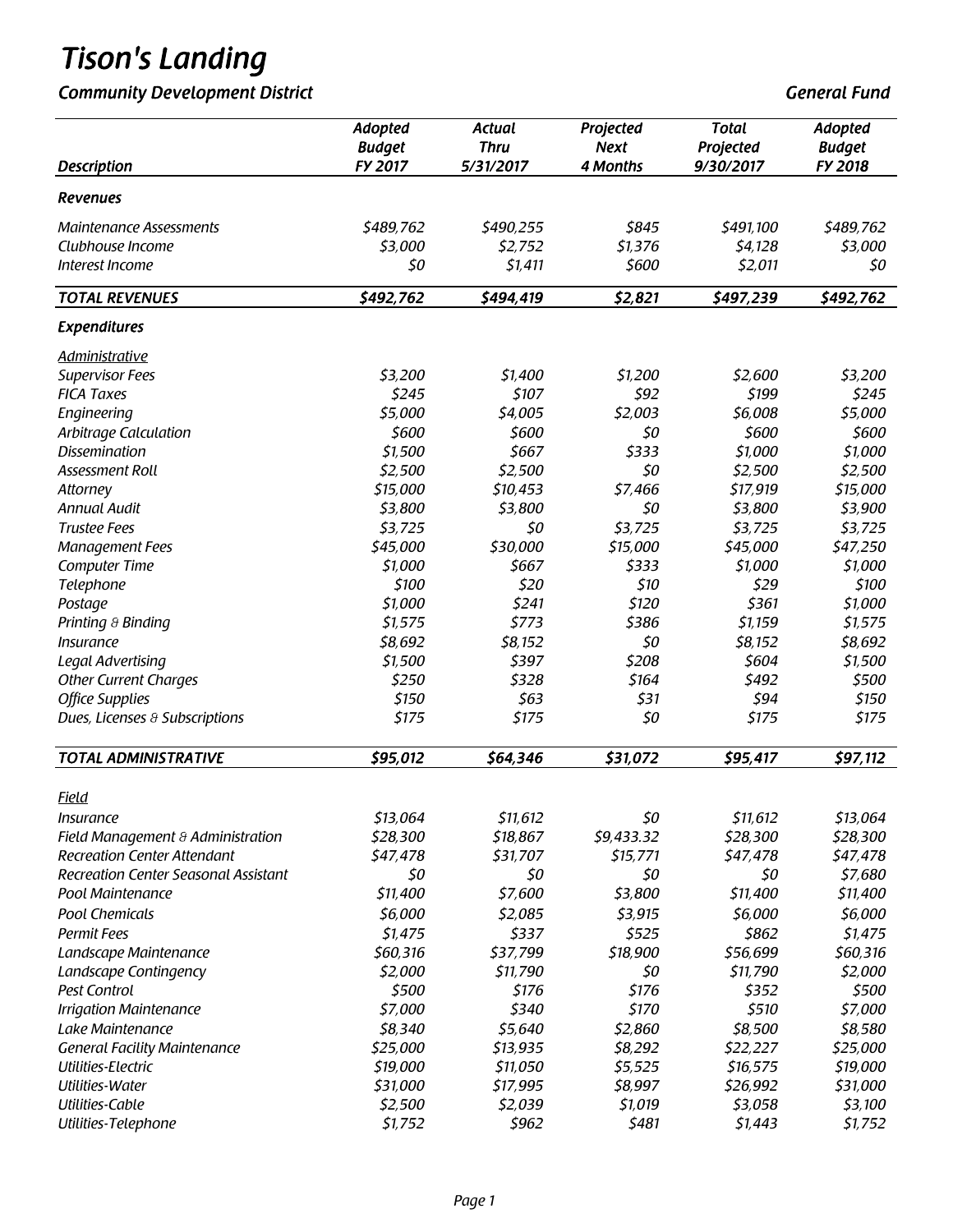## **Community Development District General Fund in the Community Development District General Fund**

| <b>Description</b>                  | <b>Adopted</b><br><b>Budget</b><br>FY 2017 | Actual<br>Thru<br>5/31/2017 | Projected<br><b>Next</b><br>4 Months | Total<br>Projected<br>9/30/2017 | Adopted<br><b>Budget</b><br>FY 2018 |
|-------------------------------------|--------------------------------------------|-----------------------------|--------------------------------------|---------------------------------|-------------------------------------|
| Field-continued                     |                                            |                             |                                      |                                 |                                     |
| Refuse Service                      | \$2,160                                    | \$1,695                     | \$981                                | \$2,676                         | \$2,944                             |
| Repairs and Maintenance             | \$25,800                                   | \$14,290                    | \$7,145.01                           | \$21,435                        | \$25,800                            |
| Janitorial Maintenance              | <i><b>\$7,140</b></i>                      | \$4,760                     | \$2,380                              | \$7,140                         | \$7,140                             |
| Janitorial Supplies                 | \$2,500                                    | \$1.030                     | \$1,140                              | \$2,170                         | \$3,000                             |
| <b>Special Events</b>               | \$7,500                                    | \$7,588                     | \$0                                  | \$7,588                         | \$7,500                             |
| <b>Amenity Supplies</b>             | \$3,250                                    | \$2,525                     | \$1,100                              | \$3,625                         | \$3,350                             |
| Capital Outlay                      | \$44,275                                   | \$44,275                    | 50                                   | \$44,275                        | \$32,271                            |
| Capital Reserve                     | \$40,000                                   | \$40,000                    | 50                                   | \$40,000                        | \$40,000                            |
| <b>TOTAL FIELD</b>                  | \$397,750                                  | \$290,096                   | \$92,611                             | \$382,707                       | \$395,650                           |
| <b>TOTAL EXPENDITURES</b>           | \$492,762                                  | \$354,442                   | \$123,682                            | \$478,124                       | \$492,762                           |
| <b>Other Sources and Uses</b>       |                                            |                             |                                      |                                 |                                     |
| Interfund Transfer In (Out)         | \$0                                        | \$4,382                     | \$0                                  | \$4,382                         | \$0                                 |
| <b>TOTAL OTHER SOURCES AND USES</b> | \$0                                        | \$4,382                     | \$0                                  | \$4,382                         | \$0                                 |
| <b>FUND BALANCE</b>                 | \$0                                        | \$144,359                   | (\$120,862)                          | \$23,497                        | \$0                                 |

|                        |              | <b>FY 2017 O&amp;M</b>               |              | <b>FY 2018 O&amp;M</b>      |              |
|------------------------|--------------|--------------------------------------|--------------|-----------------------------|--------------|
| <b>Product</b>         | <b>Units</b> | per Unit (gross)<br>per Unit (gross) |              |                             |              |
| SF                     | 177          | \$778.64                             | \$137,818.50 | \$778.64                    | \$137,818.50 |
| SF                     | 111          | \$778.64                             | \$86,428.55  | \$778.64                    | \$86,428.55  |
| <b>SF</b>              | 69           | \$778.64                             | \$53,725.86  | \$778.64                    | \$53,725.86  |
| $50' - 55'$            | 181          | \$778.64                             | \$140,933.05 | \$778.64                    | \$140,933.05 |
| $60' - 65'$            | 142          | \$778.64                             | \$110,566.26 | \$778.64                    | \$110,566.26 |
| Total Gross Assessment | 680          |                                      | \$529,472.22 |                             | \$529,472.22 |
|                        |              | Discounts 4%                         | \$21,178.89  | Discounts 4%                | \$21,178.89  |
|                        |              | Commissions 3.5%                     | \$18,531.53  | Commissions 3.5%            | \$18,531.53  |
|                        |              | Net Assessment                       |              | \$489,761.80 Net Assessment | \$489,761.80 |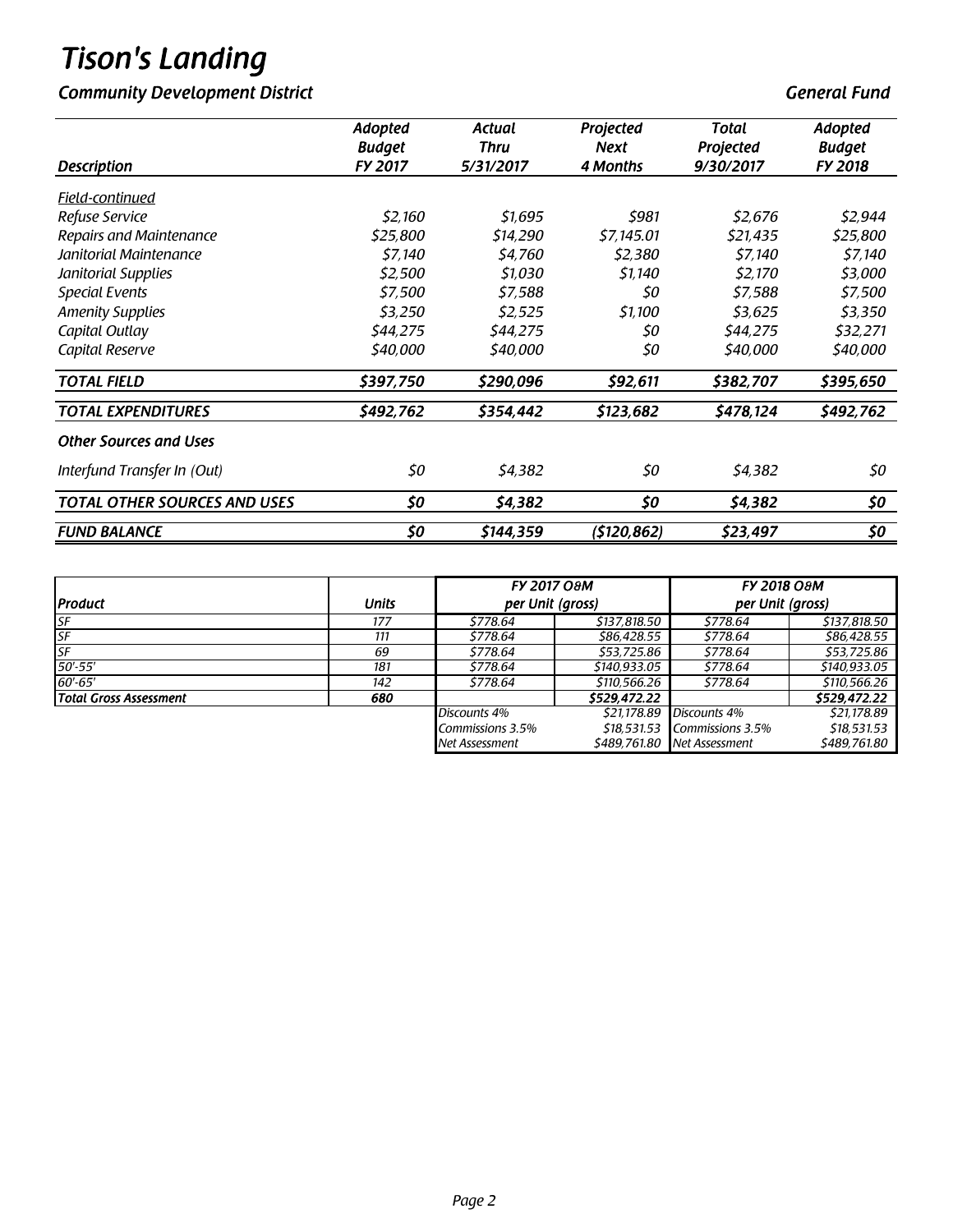## *Tison's Landing COMMUNITY DEVELOPMENT DISTRICT Exhibit "A" Allocation of Operating Reserve*

| <b>Description</b>                                                                                                          |                   | Amount               |
|-----------------------------------------------------------------------------------------------------------------------------|-------------------|----------------------|
| Beginning Balance - Carry Forward Surplus (As of 10/1/2016)<br><b>Estimated Excess Revenues over Expenditures</b>           |                   | \$44,302<br>\$23,497 |
| Less:<br><b>Funding for First Quarter Operating Expenses</b><br>Reserved for Capital Projects / Renewal and Replacement (1) | (\$67,799)<br>\$0 | (567, 799)           |
| Total Undesignated Cash as of 09/30/2017                                                                                    |                   | 50                   |

*(1) Excess funds above first quarter operating capital will be transferred to the Capital Reserves.*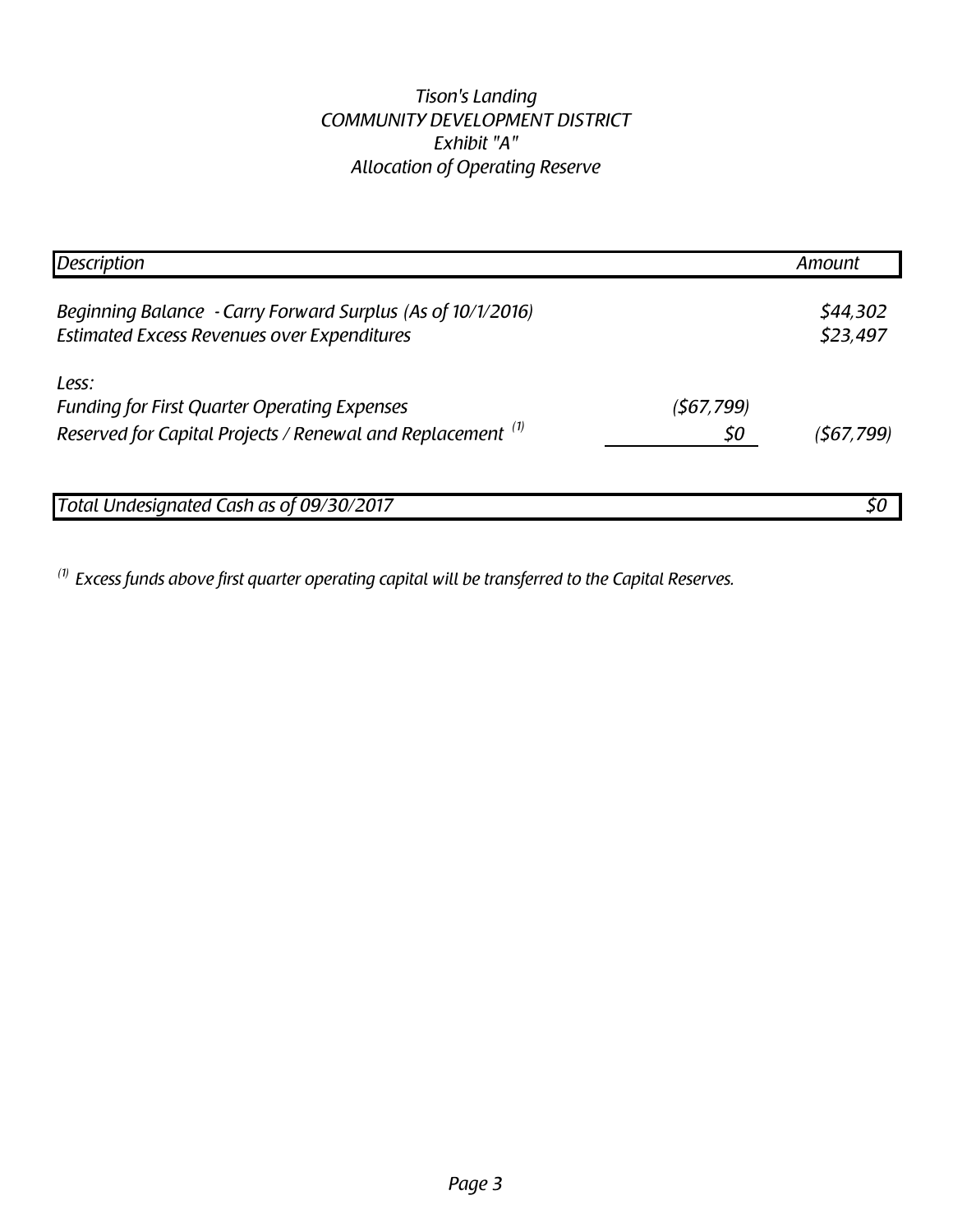## *Tison's Landing Community Development District GENERAL FUND BUDGET*

*Fiscal Year 2018* 

#### *REVENUES:*

#### *Maintenance Assessments*

 *The District will levy a non-advalorem maintenance assessment on the developable property within the District to fund the operating budget. The assessment may either be invoices collected directly or placed on the Duval County tax roll.* 

#### *EXPENDITURES:*

#### *ADMINISTRATIVE:*

#### *Supervisor Fees*

 *The Florida Statutes allows each board member to receive \$200 per meeting not to exceed \$4800 in one calendar year. The amount for the fiscal year is based upon the four paid supervisors attending the estimated 4 meetings.* 

#### *FICA Expense*

*Represents the Employer's share of Social Security and Medicare taxes withheld from Board of Supervisor checks.* 

#### *Engineering Fees*

 *including attendance and preparation for monthly board meetings, review invoices, etc. The District's engineering firm, England, Thims & Miller, Inc., will be providing general engineering services to the District,* 

#### *Arbitrage*

*The District is required to have an Arbitrage Rebate Calculation on the districts 2016A-1 and 2016A-2 Special Assessment Bonds.* 

#### *Dissemination Agent*

*The District is required by the Security and Exchange Commission to comply with Rule 15(c)(2)-12(b)(5), which relates to additional reporting requirements for un-rated bond issues.* 

#### *Assessment Roll Administration*

*Represents cost associated with annually levying and collection Non-Ad Valorem Assessments utilized to fund the operating and debt service cost of the District.* 

#### *Attorney Fees*

 *The District's legal counsel, Billing, Cochran, Lyles, Mauro & Ramsey, will be providing general legal services to the District, including attendance and preparation for monthly meetings, preparation and review of agreements, resolutions, etc.* 

#### *Annual Audit*

 *The District is required annually to conduct an audit of its financial records by an Independent Certified Public Accounting Firm.* 

#### *Trustee Fees*

*The District issued Series 2016A-1 and 2016A-2 Special Assessment Bonds which are held with a Trustee at US Bank. The amount of the trustee fees is based on the agreement between US Bank and the District.* 

#### *Management Fees*

 *The District receives Management, Accounting and Administrative services as part of a Management Agreement with Governmental Management Services, LLC.*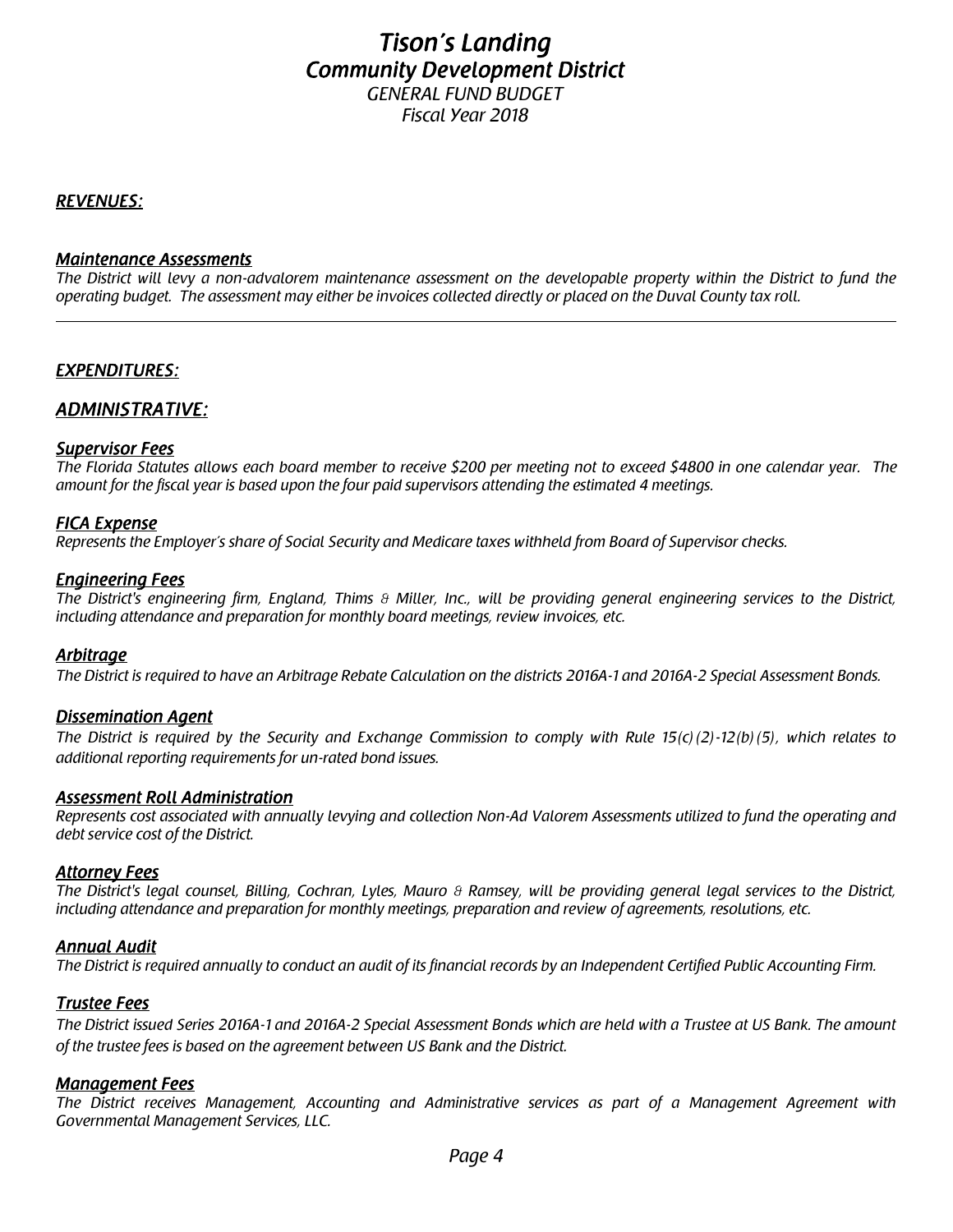## *Tison's Landing Community Development District GENERAL FUND BUDGET*

*Fiscal Year 2018* 

#### *Computer Time*

 *The District processes all of its financial activities, including accounts payable, financial statements, etc. on a main frame computer leased by Governmental Management Services, LLC. And ensures statutory website compliance.* 

#### *Telephone*

*Telephone and fax machine.* 

#### *Postage*

*Mailing of agenda packages, overnight deliveries, correspondence, etc* 

#### *Printing & Binding*

 *Printing and Binding agenda packages for board meetings, printing of computerized checks, stationary, envelopes etc.* 

#### *Insurance*

*The District's General Liability & Public Officials Liability Insurance policy is with Florida Insurance Alliance (FIA)). They specialize in providing insurance coverage to governmental agencies.* 

#### *Legal Advertising*

*The District is required to advertise various notices for monthly Board meetings, public hearings etc in the Florida Times Union.* 

#### *Other Current Charges*

*Bank charges and any other miscellaneous expenses incurred during the year.* 

#### *Office Supplies*

*Miscellaneous office supplies.* 

#### *Dues, Licenses & Subscriptions*

*The District is required to pay an annual fee to the Department of Economic Opportunity for \$175. This is the only expense under this category for the District.*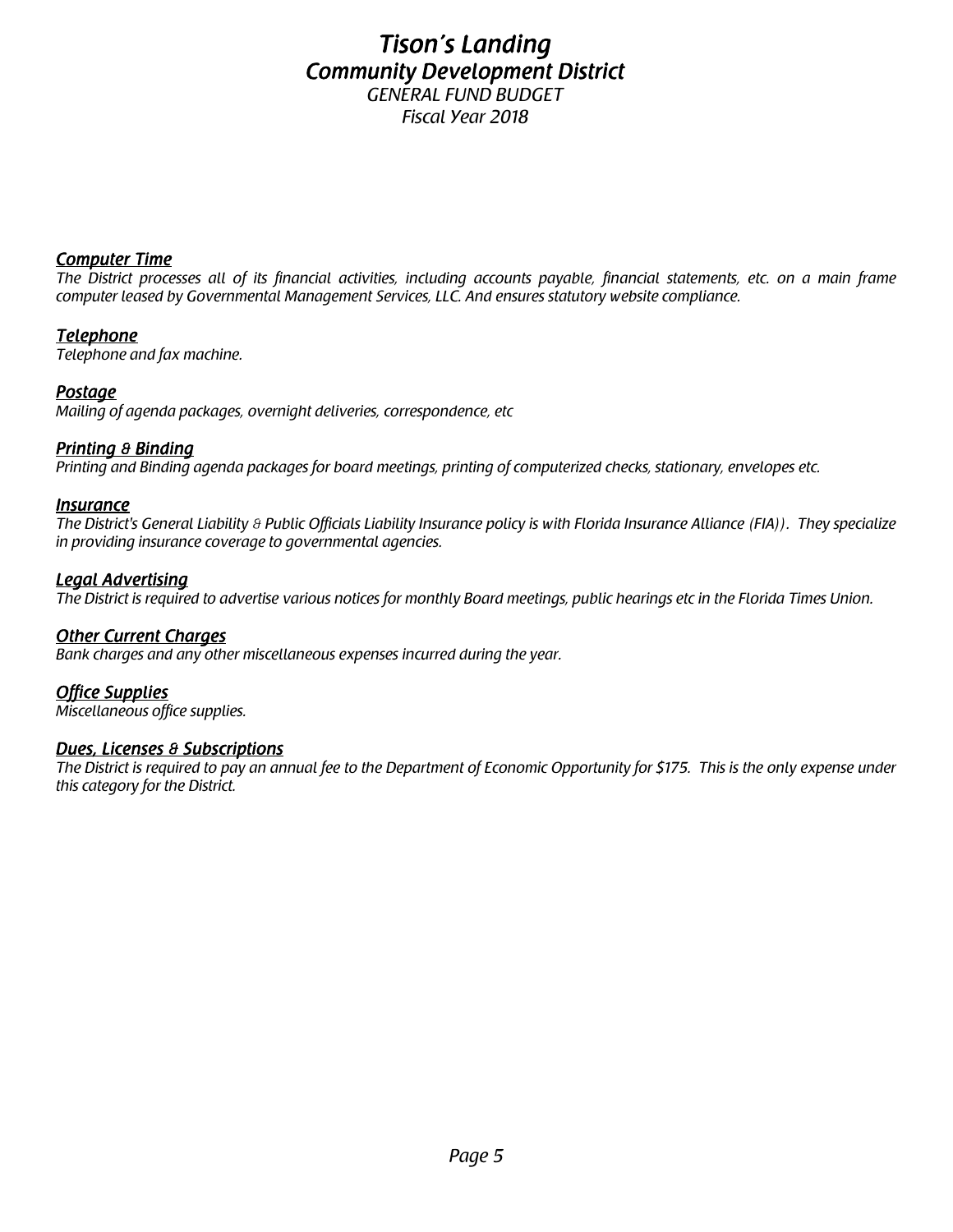### *Tison's Landing Community Development District GENERAL FUND BUDGET Fiscal Year 2018*

#### *FIELD:*

#### *Insurance*

 *The District's Property Insurance policy (Amenity Center) is with Florida Insurance Alliance (FIA). FIA specializes in providing insurance coverage to governmental agencies.* 

#### *Field Management & Administration*

*The District has contracted with Governmental Management Services for on-site field management of contracts for District services such as landscaping, amenity & pool facilities, lake maintenance and security.* 

#### *Recreation Center Attendant*

 *The District will be providing a Recreational Director who will coordinate special events and miscellaneous programs for the District.* 

#### *Recreation Center Seasonal Assistant*

 *The District will be providing a seasonal (swim season) Assistant to work with the Recreation Center Attendant.* 

#### *Pool Maintenance*

 *is based upon the following: The District currently has a contract with Crystal Clean Pools to maintain the pool at the Amenity Center. The budgeted amount* 

| <b>Description</b>         | <u>Monthly</u> |  |               |  |
|----------------------------|----------------|--|---------------|--|
| Crystal Clean Pool Service | <i>S950/Mo</i> |  | \$11,400/year |  |

#### *Pool Chemicals*

The District has contract with Crystal Clean Pool Service for the placement of chemicals in the Amenity Center Swimming Pool.<br>The amount budgeted is based on usage and should not exceed \$6,000.

#### *Permit Fees*

*Represents Permit Fees paid to the Department of Health for the swimming pools.* 

#### *Landscape Maintenance*

*The District currently has a landscape maintenance contract with Lawnboy Lawn Services, Inc. The budgeted amount is based upon the following:* 

| <b>Description</b>          | <u>Monthly</u> | <b>Annually</b> |
|-----------------------------|----------------|-----------------|
| Lawnboy Lawn Services, Inc. | \$4,029.00     | \$48,348        |
| Nader's Pest Raiders        | \$803.00       | \$9,636         |
| Contingency                 |                | \$2,332         |
| Total                       |                | \$60,316        |

#### *Landscape Contingency*

*Any unanticipated landscape improvement expenses to the District.* 

#### *Pest Control*

*Any unanticipated pest control expense to the District.* 

#### *Irrigation Maintenance*

*Cost of routine repairs and maintenance of the District's irrigation system.*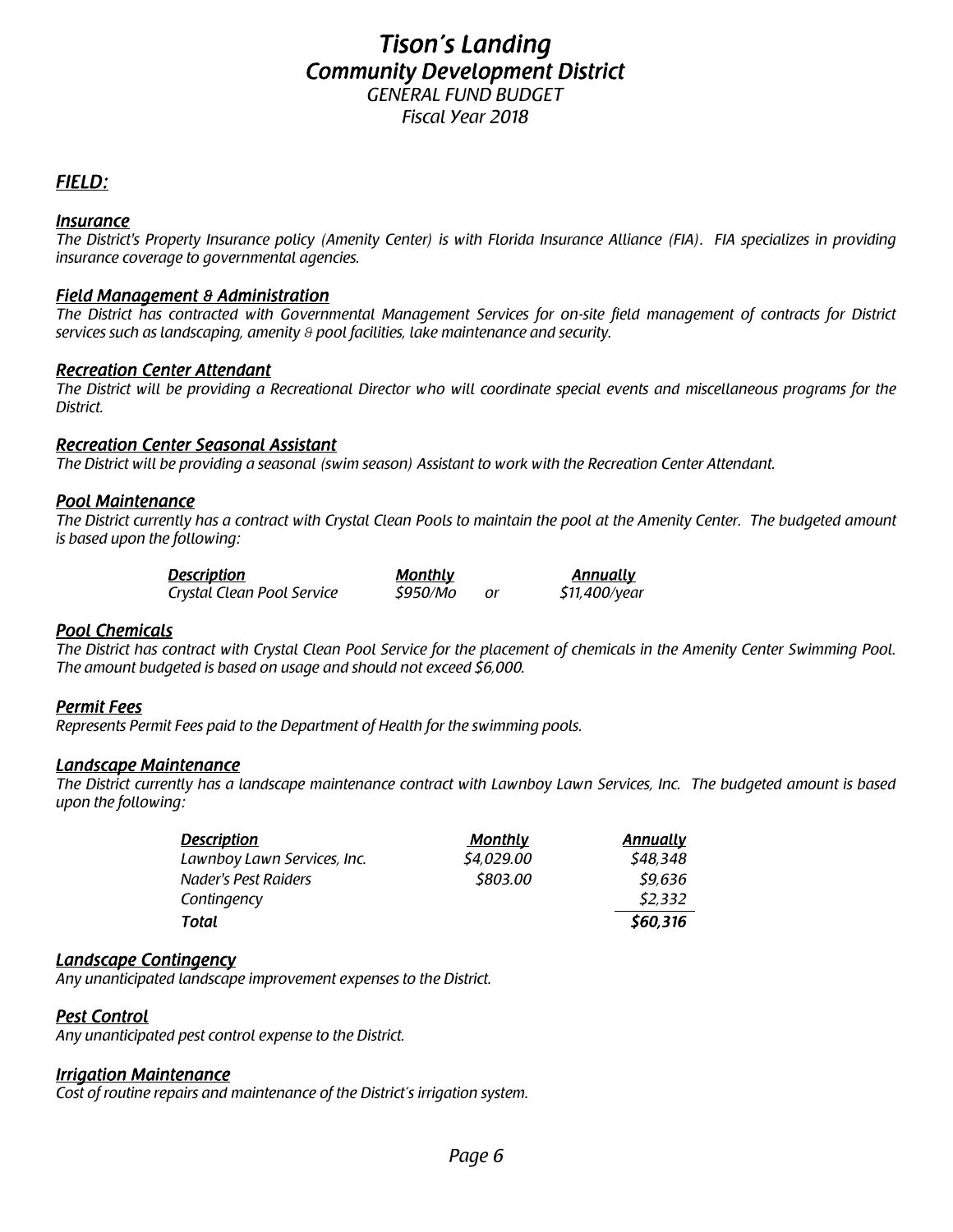### *Tison's Landing Community Development District GENERAL FUND BUDGET*

*Fiscal Year 2018* 

#### *Lake Maintenance*

*The District currently has a contract to maintain the lakes within the District. The budgeted amount is based upon the following:* 

| <b>Description</b> | <u>Monthlv</u> | <u>Annually</u> |
|--------------------|----------------|-----------------|
| Clear Waters Inc.  | S715           | \$8,580         |

#### *General Facility Maintenance*

*Cost of routine repairs and maintenance of the District's Amenity Center, Recreational Facilities, Parks, and other common areas.* 

#### *Utilities*

*The District has several utility accounts for telephone, water, electric and wastewater. The budgeted amount is based upon the following accounts:* 

| <b>Description</b>     | <b>Monthly</b> | <b>Annually</b> |
|------------------------|----------------|-----------------|
| JEA (Electric)         | \$1,583.33     | \$19,000        |
| JEA (Water)            | \$2,583.33     | \$31,000        |
| Comcast                | \$258.33       | \$3,100         |
| <b>AT<sub>8</sub>T</b> | \$146.00       | \$1,752         |
| <b>Total</b>           |                | \$54,852        |

#### *Refuse*

 *This item includes the cost of garbage disposal for the District.* 

#### *Repairs and Maintenance*

*Unscheduled repairs and maintenance to the District's Facilities throughout the community.* 

#### *Janitorial Maintenance*

*Weekly cleaning of the clubhouse, restrooms, and pool area.* 

#### *Janitorial Supplies*

*Cost of janitorial supplies.* 

#### *Special Events*

*Monthly events and organized functions provided for all residents.* 

#### *Amenity Supplies*

*Miscellaneous supplies needed for the Clubhouse.* 

#### *Capital Outlay*

*Represents any minor capital expenditures the District may need to make during the Fiscal Year.* 

#### *Capital Reserve*

*Funds set aside for future replacements of capital related items.*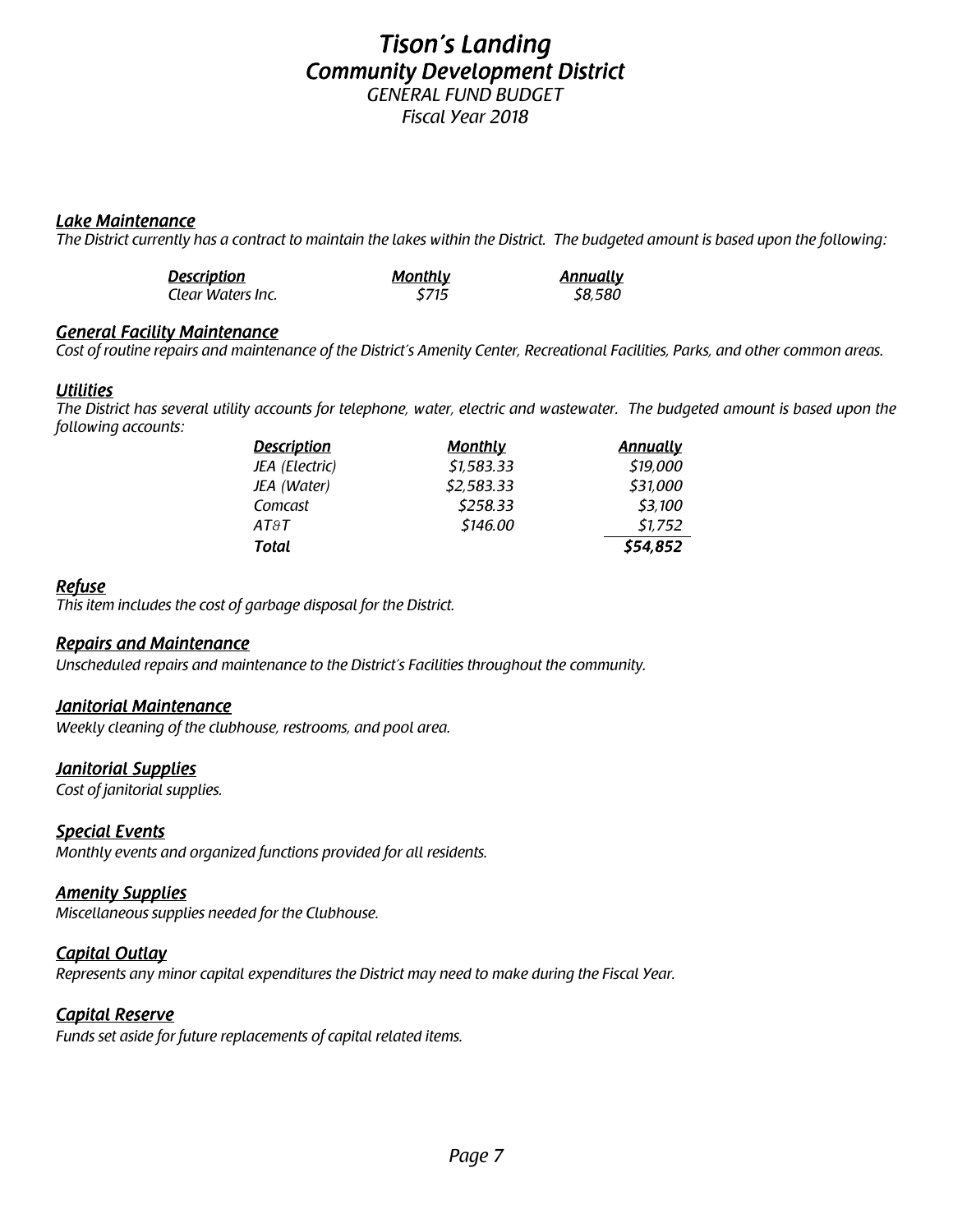## **Tison's Landing**  $\sum_{i=1}^{n} a_i$  and  $\sum_{i=1}^{n} a_i$  and  $\sum_{i=1}^{n} a_i$  and  $\sum_{i=1}^{n} a_i$  and  $\sum_{i=1}^{n} a_i$  and  $\sum_{i=1}^{n} a_i$  and  $\sum_{i=1}^{n} a_i$  and  $\sum_{i=1}^{n} a_i$  and  $\sum_{i=1}^{n} a_i$  and  $\sum_{i=1}^{n} a_i$  and  $\sum_{i=1}^{n} a_i$

| <b>Description</b>                               | Adopted<br><b>Budget</b><br><b>FY 2017</b> | <b>Actual</b><br>Thru<br>5/31/2017 | Projected<br>Next<br>4 Months | <b>Total</b><br>Projected<br>9/30/2017 | Adopted<br><b>Budget</b><br>FY 2018 |
|--------------------------------------------------|--------------------------------------------|------------------------------------|-------------------------------|----------------------------------------|-------------------------------------|
| <b>Revenues</b>                                  |                                            |                                    |                               |                                        |                                     |
| Capital Reserve-Transfer In                      | \$84,275                                   | \$84,275                           | \$0                           | \$84,275                               | \$72,271                            |
| <b>Carry Forward Surplus</b>                     | 50                                         | \$0                                | \$0                           | 50                                     | \$84,275                            |
| <b>TOTAL REVENUES</b>                            | \$84,275                                   | \$84,275                           | \$0                           | \$84,275                               | \$156,546                           |
| <b>Expenditures</b>                              |                                            |                                    |                               |                                        |                                     |
| Repairs and Replacements-Kiddie Pool Resurfacing | \$32,350                                   | \$0                                | \$0                           | \$0                                    | \$0                                 |
| <b>TOTAL EXPENDITURES</b>                        | \$32,350                                   | \$0                                | 50                            | \$0                                    | 50                                  |
| <b>EXCESS REVENUES</b>                           | \$51,925                                   | \$84,275                           | 50                            | \$84,275                               | \$156,546                           |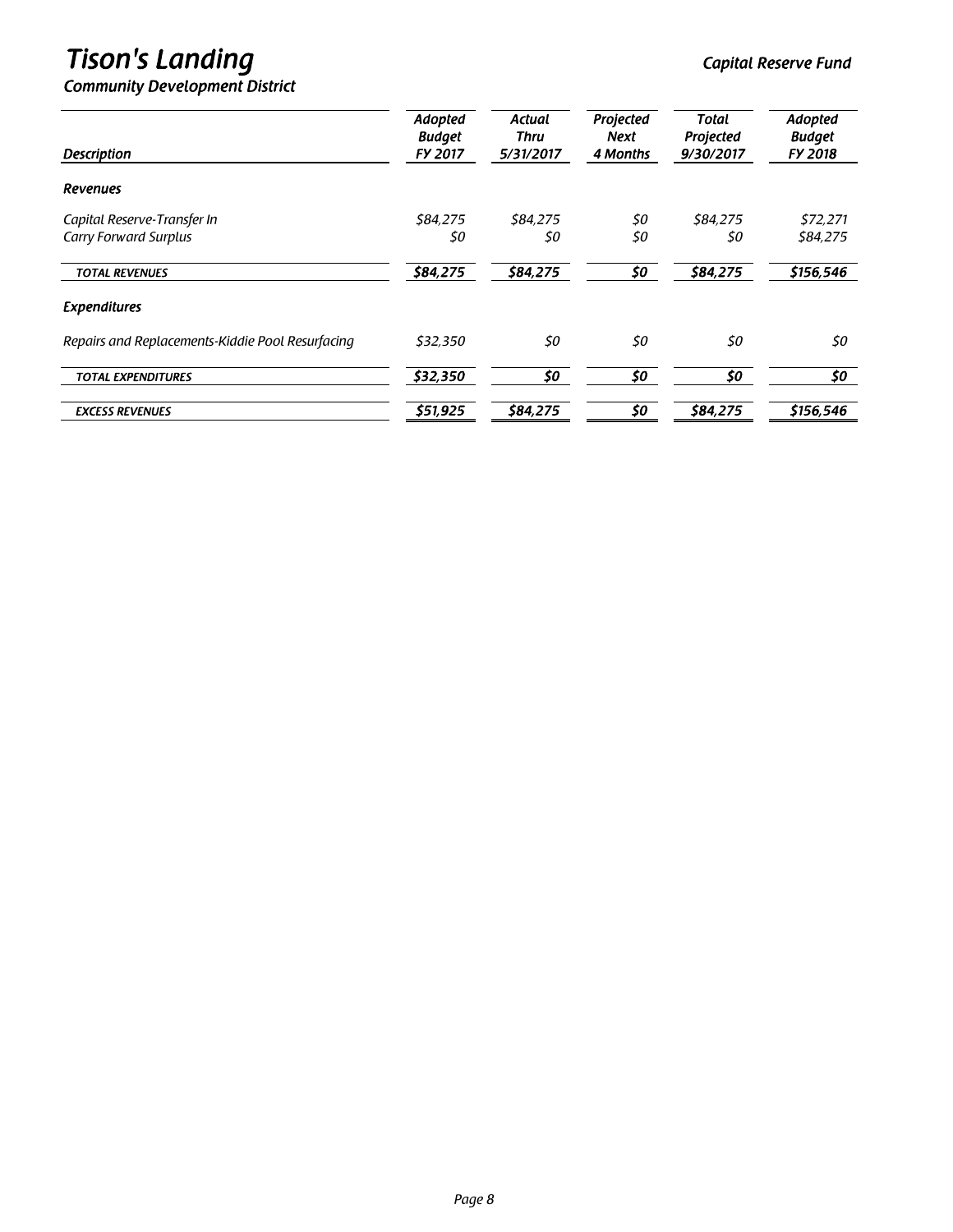*Community Development District Debt Service Fund* 

| <b>Description</b>                                           | Amended<br><b>Budget</b><br>FY 2017 | <b>Actual</b><br><b>Thru</b><br>5/31/2017 | Projected<br><b>Next</b><br>4 Months | <b>Total</b><br>Projected<br>9/30/2017 | Adopted<br><b>Budget</b><br>FY 2018 |
|--------------------------------------------------------------|-------------------------------------|-------------------------------------------|--------------------------------------|----------------------------------------|-------------------------------------|
| <b>Revenues</b>                                              |                                     |                                           |                                      |                                        |                                     |
| Special Assessments - On Roll                                | \$385,392                           | \$384,729                                 | \$663                                | \$385,392                              | \$384,344                           |
| Special Assessments - PPMT A1                                | \$7,352                             | \$7,352                                   | 50                                   | \$7,352                                | 50                                  |
| Special Assessments - PPMT A2                                | \$1,846                             | \$1,846                                   | \$0                                  | \$1,846                                | 50                                  |
| Interest Income                                              | \$1,272                             | \$872                                     | \$400                                | \$1,272                                | \$500                               |
| Carry Forward Surplus <sup>(1)</sup>                         | \$55,632                            | \$55,632                                  | \$0                                  | \$55,632                               | \$107,875                           |
| <b>TOTAL REVENUES</b>                                        | \$451,494                           | \$450,431                                 | \$1,063                              | \$451,494                              | \$492,719                           |
| <b>Expenditures</b>                                          |                                     |                                           |                                      |                                        |                                     |
| Series 2016-1                                                |                                     |                                           |                                      |                                        |                                     |
| Interest $-11/01$                                            | \$29,271                            | \$29,271                                  | \$0                                  | \$29,271                               | \$65,043                            |
| Interest $-05/01$                                            | \$66,693                            | \$66,693                                  | \$0                                  | \$66,693                               | \$65,043                            |
| Principal - 05/01                                            | \$165,000                           | \$165,000                                 | \$0                                  | \$165,000                              | \$170,000                           |
| Series 2016-2                                                |                                     |                                           |                                      |                                        |                                     |
| Interest - 11/01                                             | \$11,706                            | \$11,706                                  | \$0                                  | \$11,706                               | \$25,498                            |
| Interest $-05/01$                                            | \$26,673                            | \$26,673                                  | \$0                                  | \$26,673                               | \$25,498                            |
| Principal - 05/01                                            | \$35,000                            | \$35,000                                  | \$0                                  | \$35,000                               | \$35,000                            |
| Special Call - 05/01                                         | \$15,000                            | \$15,000                                  | \$0                                  | \$15,000                               | \$0                                 |
| <b>TOTAL EXPENDITURES</b>                                    | \$349,343                           | \$349,343                                 | \$0                                  | \$349,343                              | \$386,081                           |
| <b>Other Sources and Uses</b>                                |                                     |                                           |                                      |                                        |                                     |
| Interfund Transfer                                           | \$5,724                             | \$5,724                                   | \$0                                  | \$5,724                                | \$0                                 |
| TOTAL OTHER SOURCES AND USES                                 | \$5,724                             | \$5,724                                   | 50                                   | \$5,724                                | 50                                  |
| <b>EXCESS REVENUES</b>                                       | \$107,875                           | \$106,812                                 | \$1,063                              | \$107,875                              | \$106,638                           |
| $\binom{n}{k}$ Carry forward surplus is net of reserve fund. |                                     |                                           |                                      | Interest 11/1/2018 2016-1              | \$<br>63,343.13                     |

*Interest 11/1/2018 2016-2 \$ 24,675.00* 

*\$ 88,018.13* 

| <b>Lot Size</b>                            | # of Units |    | Per Unit                          | Assessment     |
|--------------------------------------------|------------|----|-----------------------------------|----------------|
| <b>SF-Phase 1</b>                          |            |    |                                   |                |
| 50'SF                                      | 47         | \$ | 779                               | \$<br>36,596   |
| 55' SF                                     | 47         | \$ | 779                               | \$<br>36,596   |
| 60' SF                                     | 88         | \$ | 779                               | \$<br>68,520   |
| $65'$ SF                                   | 109        | \$ | 779                               | \$<br>84.872   |
| SF-Phase 2                                 |            |    |                                   |                |
| 50'SF                                      | 139        | \$ | 779                               | \$<br>108.231  |
| 55' SF                                     | 104        | \$ | 779                               | \$<br>80.979   |
| 60' SF                                     | 50         |    | 779                               | 38.932         |
| $65'$ SF                                   | 96         | \$ | 779                               | \$<br>74,749   |
| <b>Total Assessment</b>                    | 680        |    |                                   | 415,794        |
|                                            |            |    | Less: Disc. $\theta$ Coll. (7.5%) | \$<br>(31,450) |
| Total Net Assessment (Maximum Annual Debt) |            |    | 384,344                           |                |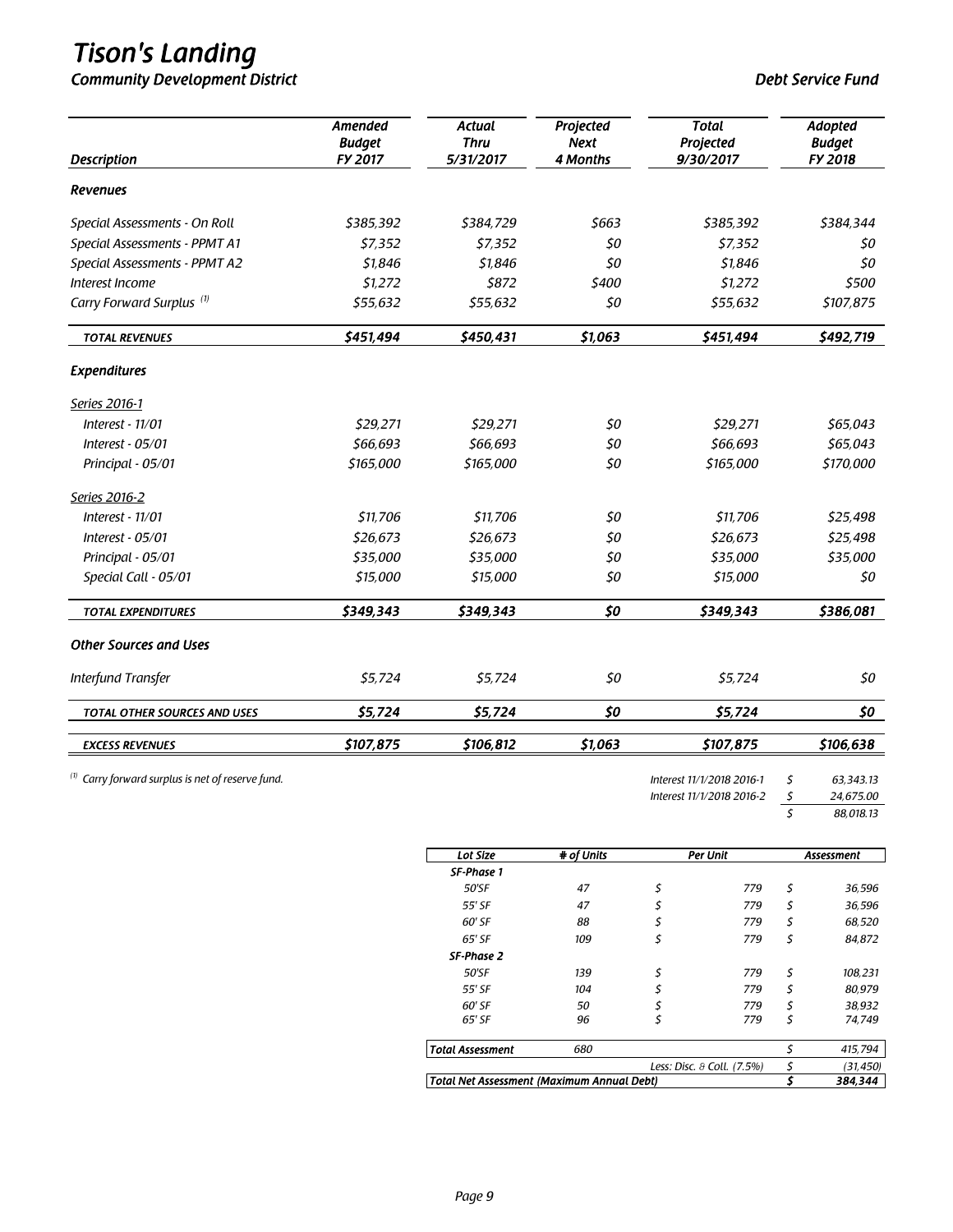#### *Community Development District*

*Series 2016-1 Senior Special Assessment Revenue Refunding and Improvement Bonds* 

### *AMORTIZATION SCHEDULE*

| <b>DATE</b> |        | <b>BALANCE</b> | <b>PRINCIPAL</b>   |    | <b>INTEREST</b> |                          | <b>TOTAL</b> |  |
|-------------|--------|----------------|--------------------|----|-----------------|--------------------------|--------------|--|
|             |        |                |                    |    |                 |                          |              |  |
| 05/01/17    | \$     | 4,520,000.00   | \$<br>165,000.00   | \$ | 66,693.13       |                          |              |  |
| 11/01/17    | \$     | 4,355,000.00   | \$                 | \$ | 65,043.13       | $\overline{\mathcal{S}}$ | 296,736.25   |  |
| 05/01/18    | \$     | 4,355,000.00   | \$<br>170,000.00   | \$ | 65,043.13       |                          |              |  |
| 11/01/18    | \$     | 4,185,000.00   | \$                 | \$ | 63,343.13       | $\overline{\mathcal{S}}$ | 298,386.25   |  |
| 05/01/19    | \$     | 4,185,000.00   | \$<br>170,000.00   | \$ | 63,343.13       |                          |              |  |
| 11/01/19    | \$     | 4,015,000.00   | \$                 | \$ | 61,643.13       | \$                       | 294,986.25   |  |
| 05/01/20    | \$     | 4,015,000.00   | \$<br>175,000.00   | \$ | 61,643.13       |                          |              |  |
| 11/01/20    | \$     | 3,840,000.00   | \$                 |    | 59,893.13       | \$                       | 296,536.25   |  |
| 05/01/21    | \$     | 3,840,000.00   | \$<br>180,000.00   | \$ | 59,893.13       |                          |              |  |
| 11/01/21    | \$     | 3,660,000.00   | \$                 | \$ | 58,093.13       | \$                       | 297,986.25   |  |
| 05/01/22    | \$     | 3,660,000.00   | \$<br>185,000.00   | \$ | 58,093.13       |                          |              |  |
| 11/01/22    | \$     | 3,475,000.00   | \$                 | \$ | 56,243.13       | \$                       | 299,336.25   |  |
| 05/01/23    | \$     | 3,475,000.00   | \$<br>185,000.00   | \$ | 56,243.13       |                          |              |  |
| 11/01/23    | \$     | 3,290,000.00   | \$                 |    | 54,208.13       | \$                       | 295,451.25   |  |
| 05/01/24    | \$     | 3,290,000.00   | \$<br>190,000.00   | \$ | 54,208.13       |                          |              |  |
| 11/01/24    | \$     | 3,100,000.00   | \$                 | \$ | 51,928.13       | \$                       | 296,136.25   |  |
| 05/01/25    | \$     | 3,100,000.00   | \$<br>195,000.00   | \$ | 51,928.13       |                          |              |  |
| 11/01/25    | \$     | 2,905,000.00   | \$                 | \$ | 49,393.13       | \$                       | 296,321.25   |  |
| 05/01/26    | \$     | 2,905,000.00   | \$<br>200,000.00   | \$ | 49,393.13       |                          |              |  |
| 11/01/26    | \$     | 2,705,000.00   | \$                 |    | 46,518.13       | \$                       | 295,911.25   |  |
| 05/01/27    | \$     | 2,705,000.00   | \$<br>205,000.00   | \$ | 46,518.13       |                          |              |  |
| 11/01/27    | \$     | 2,500,000.00   | \$                 | \$ | 43,443.13       | \$                       | 294,961.25   |  |
| 05/01/28    | \$     | 2,500,000.00   | \$<br>215,000.00   | \$ | 43,443.13       |                          |              |  |
| 11/01/28    | \$     | 2,285,000.00   | \$                 | \$ | 40,083.75       | \$                       | 298,526.88   |  |
| 05/01/29    | \$     | 2,285,000.00   | \$<br>220,000.00   | \$ | 40,083.75       |                          |              |  |
| 11/01/29    | \$     | 2,065,000.00   | \$                 | \$ | 36,371.25       | \$                       | 296,455.00   |  |
| 05/01/30    | \$     | 2,065,000.00   | \$<br>230,000.00   | \$ | 36,371.25       |                          |              |  |
| 11/01/30    | \$     | 1,835,000.00   | \$                 | \$ | 32,490.00       | \$                       | 298,861.25   |  |
| 05/01/31    | \$     | 1,835,000.00   | \$<br>235,000.00   | \$ | 32,490.00       |                          |              |  |
| 11/01/31    | \$     | 1,600,000.00   | \$                 | \$ | 28,524.38       | \$                       | 296,014.38   |  |
| 05/01/32    | \$     | 1,600,000.00   | \$<br>245,000.00   | \$ | 28,524.38       |                          |              |  |
| 11/01/32    | \$     | 1,355,000.00   | \$                 |    | 24,390.00       | \$                       | 297,914.38   |  |
| 05/01/33    | \$     | 1,355,000.00   | \$<br>255,000.00   | \$ | 24,390.00       |                          |              |  |
| 11/01/33    | \$     | 1,100,000.00   | \$                 | \$ | 19,800.00       | \$                       | 299,190.00   |  |
| 05/01/34    |        | 1,100,000.00   | \$<br>260,000.00   | \$ | 19,800.00       |                          |              |  |
| 11/01/34    |        | 840,000.00     | \$                 | \$ | 15,120.00       | \$                       | 294,920.00   |  |
| 05/01/35    |        | 840,000.00     | \$<br>270,000.00   | \$ | 15,120.00       |                          |              |  |
| 11/01/35    | \$\$\$ | 570,000.00     | \$                 | \$ | 10,260.00       | \$                       | 295,380.00   |  |
| 05/01/36    | \$     | 570,000.00     | \$<br>280,000.00   | \$ | 10,260.00       |                          |              |  |
| 11/01/36    | \$     | 290,000.00     | \$                 | \$ | 5,220.00        | \$                       | 295,480.00   |  |
| 05/01/37    | \$     | 290,000.00     | \$<br>290,000.00   | \$ | 5,220.00        | \$                       | 295,220.00   |  |
|             |        |                |                    |    |                 |                          |              |  |
|             |        |                | \$<br>4,520,000.00 | \$ | 1,710,710.63    | \$                       | 6,230,710.63 |  |